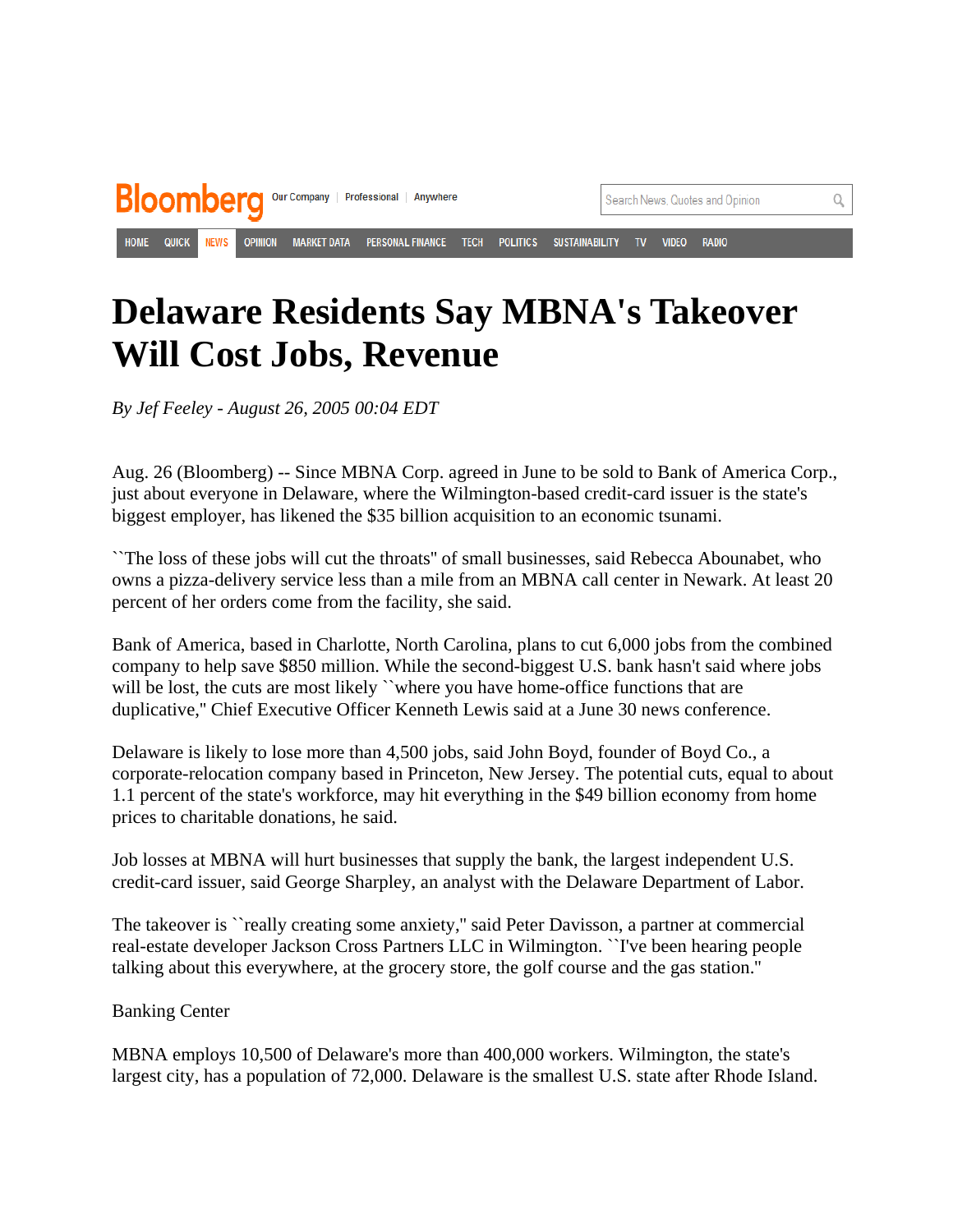``Bank of America already has its own lawyers, accountants and human-resources people in Charlotte,'' said Boyd, who has worked with financial companies to relocate call centers. ``The buyer usually sticks with the people that know its system, rather than retraining employees from the acquired company.''

Delaware has grown into a banking center since 1981, when the government sought to diversify the economy by removing limits on credit-card interest rates and cutting taxes on banks. Wilmington is home to Wilmington Trust Corp. and WSFS Financial Corp.; Juniper Bank, owned by London-based Barclays Plc; and ING Direct, a division of ING Groep NV of the Netherlands.

The financial sector accounts for 45,000, or about 11 percent, of the state's total jobs. That's more than twice the national average, said Philip Hopkins, an economist at Global Insight Inc. who follows Delaware's economy.

## Office Space

``When you emphasize a particular sector, like auto making or banking, you have to be prepared for some pain when the jobs go away,'' Hopkins, based in Eddystone, Pennsylvania, said.

MBNA, founded in 1982 by Maryland National Bank executives led by Charles Cawley, built itself into the world's biggest standalone issuer of credit cards by marketing cards affiliated with universities, companies and sports teams.

The company eclipsed DuPont Co., the third-biggest U.S. chemical maker, as Delaware's largest private employer and turned Wilmington's former county courthouse into part of its headquarters complex. DuPont, which began making gunpowder along the Brandywine River in 1802, has 8,100 workers in the state.

Wilmington may be left with a glut of office space because of the MBNA cuts, said Leigh Johnstone, a partner in the Wilmington office of real-estate broker Grubb & Ellis. The loss of 6,000 jobs would vacate 1.2 million square feet, enough to fill a 60-story building, he said.

## Help Finding Jobs

``That much office space would not be easily absorbed in this market,'' Johnstone said. Wilmington's tallest building is the 22-story Chase Centre.

Delaware officials say they will try to help former MBNA workers find jobs with other financial institutions. Delaware's unemployment rate was 4.1 percent last month, below the national average of 5 percent, after adding 9,000 jobs in the past year, according to the state.

``This is probably as good a time as any for this," said Judy McKinney-Cherry, head of the state's economic development agency. ``We will feel some pain, but there are still opportunities for people who want to work in the financial field in Delaware.''